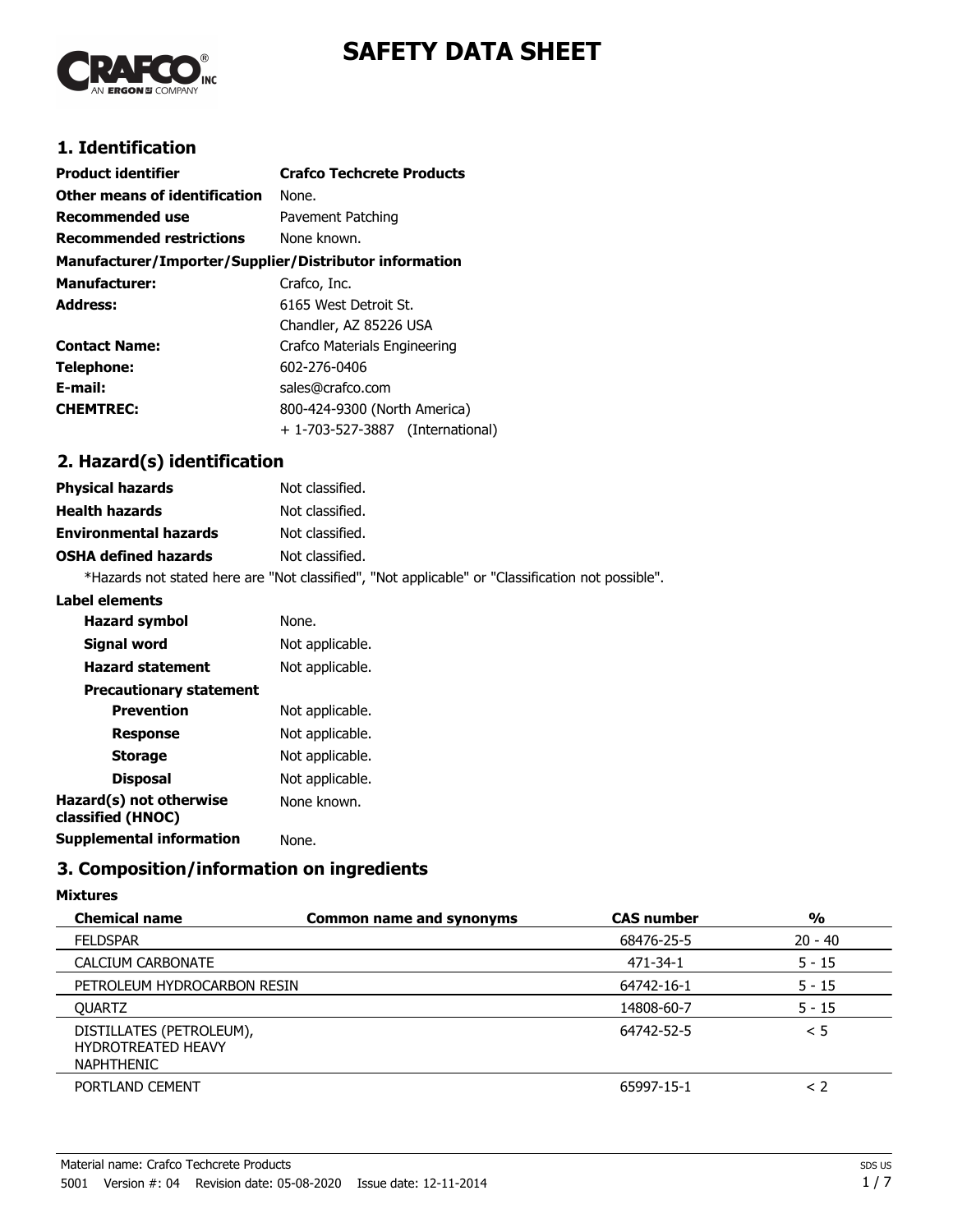### **4. First-aid measures**

| <b>Inhalation</b>                                                                   | If breathing is difficult, remove to fresh air and keep at rest in a position comfortable for breathing.<br>Oxygen or artificial respiration if needed. Induce artificial respiration with the aid of a pocket mask<br>equipped with a one-way valve or other proper respiratory medical device. Get medical attention, if<br>needed.                                                       |
|-------------------------------------------------------------------------------------|---------------------------------------------------------------------------------------------------------------------------------------------------------------------------------------------------------------------------------------------------------------------------------------------------------------------------------------------------------------------------------------------|
| <b>Skin contact</b>                                                                 | Remove contaminated clothing. Wash off with soap and plenty of water. Get medical attention if<br>irritation develops and persists. Wash clothing separately before reuse.                                                                                                                                                                                                                  |
| Eye contact                                                                         | Immediately flush eyes with plenty of water for at least 15 minutes. If a contact lens is present, DO<br>NOT delay irrigation or attempt to remove the lens. Continue rinsing. Get medical attention if<br>irritation develops and persists.                                                                                                                                                |
| <b>Ingestion</b>                                                                    | Rinse mouth thoroughly. Do not induce vomiting without advice from poison control center. If<br>vomiting occurs, keep head low so that stomach content doesn't get into the lungs. Induce artificial<br>respiration with the aid of a pocket mask equipped with a one-way valve or other proper respiratory<br>medical device. Call a POISON CENTER or doctor/physician if you feel unwell. |
| <b>Most important</b><br>symptoms/effects, acute and<br>delayed                     | Not available.                                                                                                                                                                                                                                                                                                                                                                              |
| <b>Indication of immediate</b><br>medical attention and special<br>treatment needed | Symptoms may be delayed.                                                                                                                                                                                                                                                                                                                                                                    |
| <b>General information</b>                                                          | If you feel unwell, seek medical advice (show the label where possible). Wash contaminated<br>clothing before re-use.                                                                                                                                                                                                                                                                       |

## **5. Fire-fighting measures**

| Suitable extinguishing media                                        | Water spray, foam, dry powder or carbon dioxide.                                                                                                                    |
|---------------------------------------------------------------------|---------------------------------------------------------------------------------------------------------------------------------------------------------------------|
| Unsuitable extinguishing<br>media                                   | Straight Streams of Water                                                                                                                                           |
| <b>Specific hazards arising from</b><br>the chemical                | Irritating and toxic gases or fumes may be released during a fire.                                                                                                  |
| Special protective equipment<br>and precautions for<br>firefighters | Wear full protective clothing, including helmet, self-contained positive pressure or pressure demand<br>breathing apparatus, protective clothing and face mask.     |
| <b>Fire fighting</b><br>equipment/instructions                      | Firefighters must use standard protective equipment including flame retardant coat, helmet with<br>face shield, gloves, rubber boots, and in enclosed spaces, SCBA. |

## **6. Accidental release measures**

| <b>Personal precautions,</b><br>protective equipment and<br>emergency procedures | Avoid inhalation of vapor, fumes, dust and/or mist from the spilled material.                                         |
|----------------------------------------------------------------------------------|-----------------------------------------------------------------------------------------------------------------------|
| <b>Methods and materials for</b><br>containment and cleaning up                  | Never return spills in original containers for re-use. Collect in marked containers and deliver to<br>approved depot. |
| <b>Environmental precautions</b>                                                 | Do not contaminate water.                                                                                             |

## **7. Handling and storage**

| <b>Precautions for safe handling</b>                                      | Do not get this material in contact with eyes. Do not get this material in contact with skin. Do not<br>get this material on clothing. Do not use in areas without adequate ventilation. Avoid prolonged<br>exposure. Wash thoroughly after handling.                                                                          |
|---------------------------------------------------------------------------|--------------------------------------------------------------------------------------------------------------------------------------------------------------------------------------------------------------------------------------------------------------------------------------------------------------------------------|
| Conditions for safe storage,<br>including any<br><i>incompatibilities</i> | Store in a well-ventilated place. Keep container tightly closed. Store in a closed container away<br>from incompatible materials. Never allow product to get in contact with water during storage. Keep<br>away from food, drink and animal feedingstuffs. Keep out of the reach of children. Use care in<br>handling/storage. |

## **8. Exposure controls/personal protection**

### **Occupational exposure limits**

| <b>Components</b>                        | US. OSHA Table Z-1 Limits for Air Contaminants (29 CFR 1910.1000)<br><b>Type</b> | <b>Value</b>      | Form                 |
|------------------------------------------|----------------------------------------------------------------------------------|-------------------|----------------------|
| CALCIUM CARBONATE (CAS<br>$471 - 34 - 1$ | PEL                                                                              | 5 $mq/m3$         | Respirable fraction. |
|                                          |                                                                                  | $15 \text{ mg/m}$ | Total dust.          |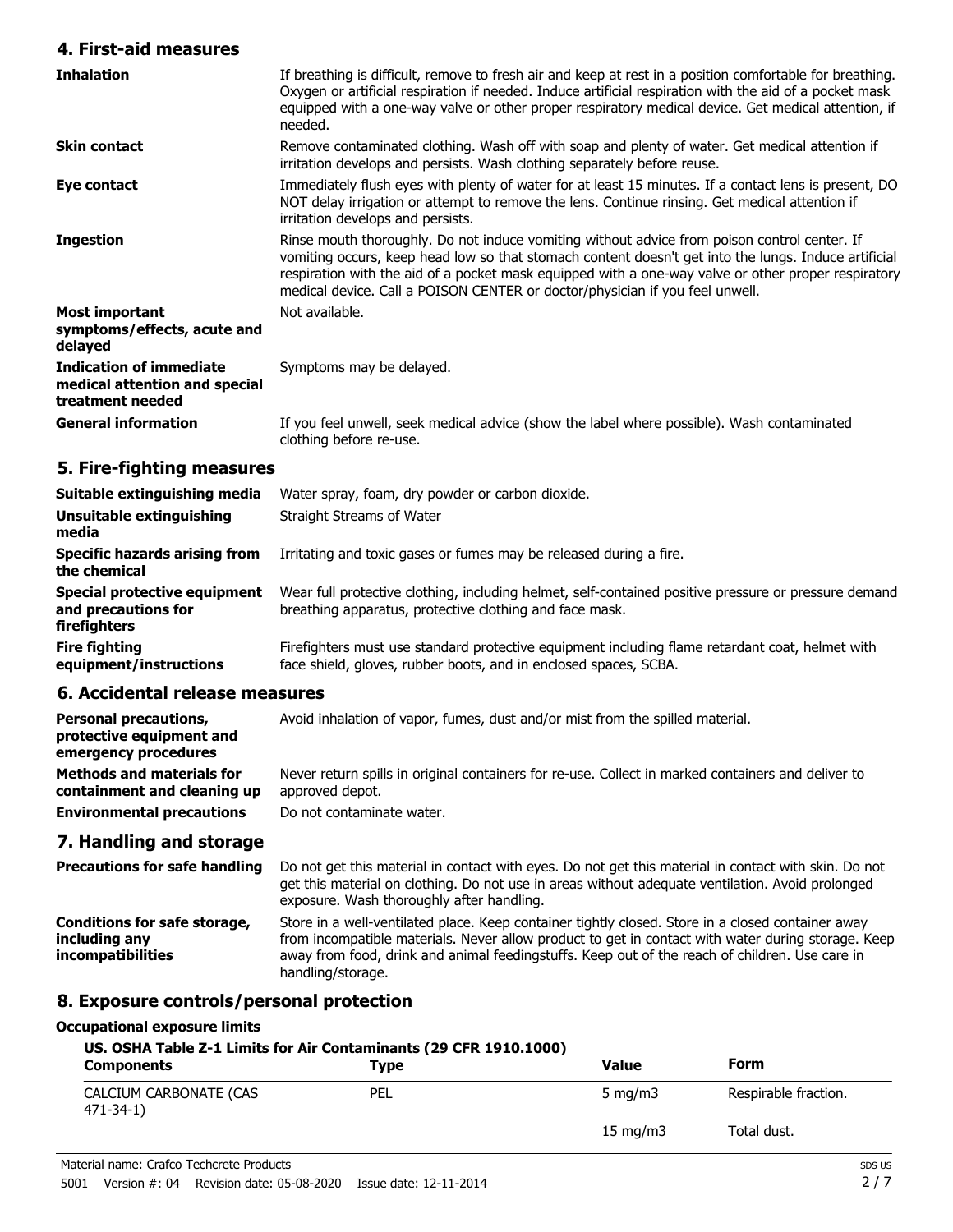| <b>Components</b>                                                                                 | US. OSHA Table Z-1 Limits for Air Contaminants (29 CFR 1910.1000)<br><b>Type</b>                                                                 | <b>Value</b>  | Form                 |
|---------------------------------------------------------------------------------------------------|--------------------------------------------------------------------------------------------------------------------------------------------------|---------------|----------------------|
| <b>DISTILLATES</b><br>(PETROLEUM),<br>HYDROTREATED HEAVY<br><b>NAPHTHENIC (CAS</b><br>64742-52-5) | PEL                                                                                                                                              | $5$ mg/m $3$  | Mist.                |
| PORTLAND CEMENT (CAS<br>65997-15-1)                                                               | PEL                                                                                                                                              | 5 mg/m $3$    | Respirable fraction. |
|                                                                                                   |                                                                                                                                                  | 15 mg/m3      | Total dust.          |
| QUARTZ (CAS 14808-60-7)                                                                           | PEL                                                                                                                                              | $0.05$ mg/m3  | Respirable dust.     |
| US. OSHA Table Z-3 (29 CFR 1910.1000)<br><b>Components</b>                                        | <b>Type</b>                                                                                                                                      | <b>Value</b>  | <b>Form</b>          |
| PORTLAND CEMENT (CAS<br>65997-15-1)                                                               | <b>TWA</b>                                                                                                                                       | 50 mppcf      |                      |
| QUARTZ (CAS 14808-60-7)                                                                           | <b>TWA</b>                                                                                                                                       | $0.1$ mg/m3   | Respirable.          |
|                                                                                                   |                                                                                                                                                  | 2.4 mppcf     | Respirable.          |
| <b>US. ACGIH Threshold Limit Values</b><br><b>Components</b>                                      | <b>Type</b>                                                                                                                                      | <b>Value</b>  | Form                 |
|                                                                                                   |                                                                                                                                                  |               |                      |
| <b>DISTILLATES</b><br>(PETROLEUM),<br><b>HYDROTREATED HEAVY</b><br>NAPHTHENIC (CAS<br>64742-52-5) | <b>TWA</b>                                                                                                                                       | 5 mg/m $3$    | Inhalable fraction.  |
| PORTLAND CEMENT (CAS<br>65997-15-1)                                                               | <b>TWA</b>                                                                                                                                       | 1 mg/m $3$    | Respirable fraction. |
| QUARTZ (CAS 14808-60-7)                                                                           | <b>TWA</b>                                                                                                                                       | $0.025$ mg/m3 | Respirable fraction. |
| US. NIOSH: Pocket Guide to Chemical Hazards<br><b>Components</b>                                  | <b>Type</b>                                                                                                                                      | <b>Value</b>  | <b>Form</b>          |
| CALCIUM CARBONATE (CAS<br>471-34-1)                                                               | <b>TWA</b>                                                                                                                                       | 5 mg/m $3$    | Respirable.          |
|                                                                                                   |                                                                                                                                                  | 10 mg/m3      | Total                |
| <b>DISTILLATES</b><br>(PETROLEUM),<br>HYDROTREATED HEAVY<br><b>NAPHTHENIC (CAS</b><br>64742-52-5) | Ceiling                                                                                                                                          | 1800 mg/m3    |                      |
|                                                                                                   | <b>STEL</b>                                                                                                                                      | $10$ mg/m $3$ | Mist.                |
|                                                                                                   | <b>TWA</b>                                                                                                                                       | 350 mg/m3     |                      |
| PORTLAND CEMENT (CAS<br>65997-15-1)                                                               | <b>TWA</b>                                                                                                                                       | 5 mg/m $3$    | Respirable.          |
|                                                                                                   |                                                                                                                                                  | 10 mg/m3      | Total                |
| QUARTZ (CAS 14808-60-7)                                                                           | <b>TWA</b>                                                                                                                                       | $0.05$ mg/m3  | Respirable dust.     |
| <b>Biological limit values</b>                                                                    | No biological exposure limits noted for the ingredient(s).                                                                                       |               |                      |
| <b>Appropriate engineering</b><br>controls                                                        | Provide adequate ventilation, including appropriate local extraction, to ensure that the defined<br>occupational exposure limit is not exceeded. |               |                      |
|                                                                                                   | Individual protection measures, such as personal protective equipment                                                                            |               |                      |
| Eye/face protection                                                                               | Wear safety glasses; chemical goggles (if splashing is possible).                                                                                |               |                      |
| <b>Skin protection</b><br><b>Hand protection</b>                                                  | Chemical resistant gloves are recommended. If contact with forearms is likely wear gauntlet style<br>gloves.                                     |               |                      |
| <b>Other</b>                                                                                      | Do not get this material in contact with skin. Chemical resistant gloves.                                                                        |               |                      |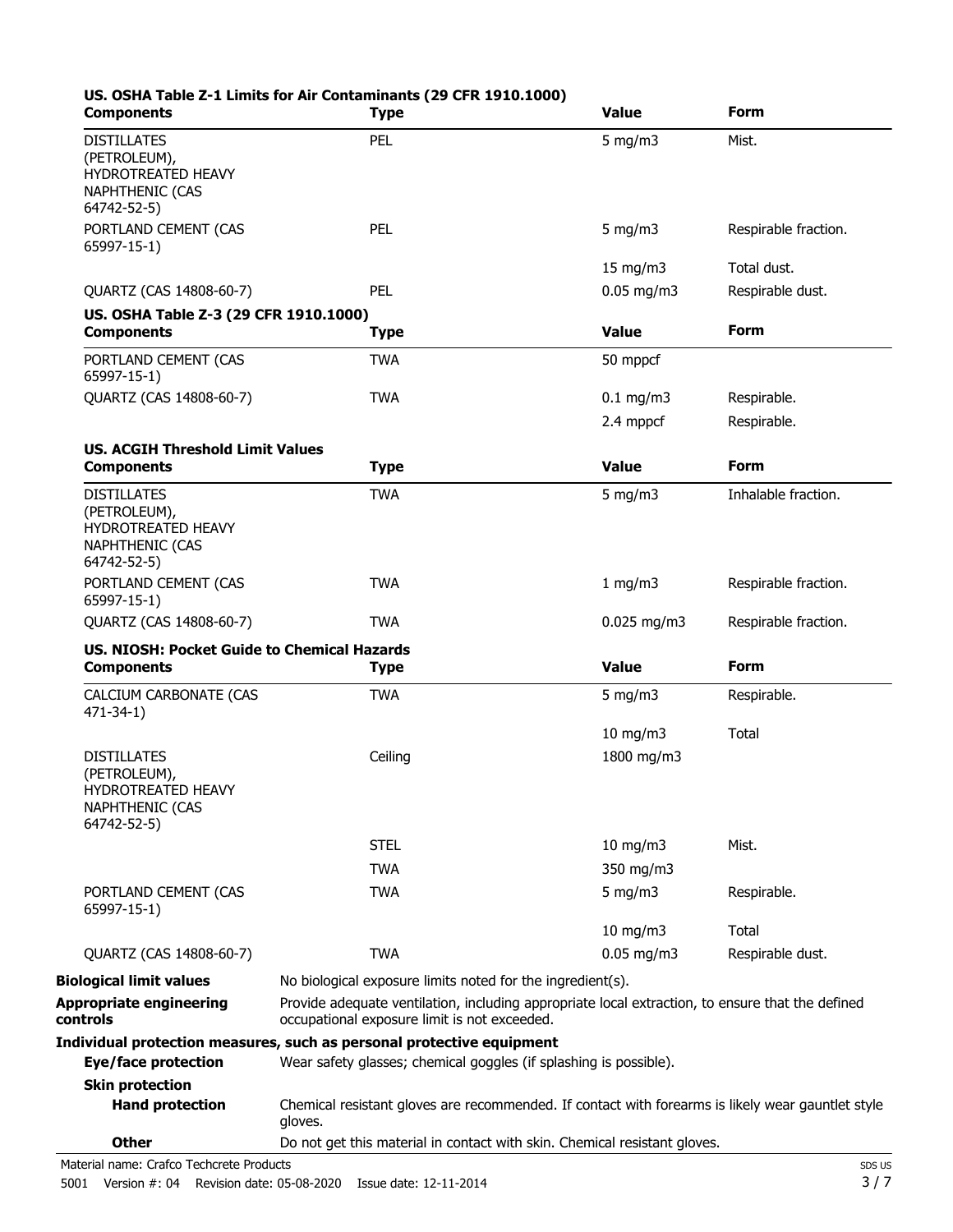| <b>Respiratory protection</b>     | When workers are facing concentrations above the exposure limit they must use appropriate<br>certified respirators.                                                                                                                                                                            |
|-----------------------------------|------------------------------------------------------------------------------------------------------------------------------------------------------------------------------------------------------------------------------------------------------------------------------------------------|
| <b>Thermal hazards</b>            | Not available.                                                                                                                                                                                                                                                                                 |
| General hygiene<br>considerations | Do not get in eyes. When using, do not eat, drink or smoke. Avoid contact with eyes. Avoid contact<br>with skin. Wash hands before breaks and immediately after handling the product. Keep away from<br>food and drink. Handle in accordance with good industrial hygiene and safety practice. |

## **9. Physical and chemical properties**

| <b>Appearance</b>                                 | Granular.               |
|---------------------------------------------------|-------------------------|
| <b>Physical state</b>                             | Solid.                  |
| <b>Form</b>                                       | Solid.                  |
| Color                                             | Grey.                   |
| Odor                                              | Not significant.        |
| <b>Odor threshold</b>                             | Not available.          |
| рH                                                | Not available.          |
| <b>Melting point/freezing point</b>               | 225 °F (107.22 °C)      |
| <b>Initial boiling point and</b><br>boiling range | Not determined          |
| <b>Flash point</b>                                | > 445.0 °F (> 229.4 °C) |
| <b>Evaporation rate</b>                           | Not available.          |
| <b>Flammability (solid, gas)</b>                  | Not available.          |
| Upper/lower flammability or explosive limits      |                         |
| <b>Flammability limit - lower</b><br>(%)          | Not available.          |
| <b>Flammability limit -</b><br>upper (%)          | Not available.          |
| <b>Explosive limit - lower</b><br>(%)             | Not available.          |
| <b>Explosive limit - upper</b><br>(%)             | Not available.          |
| <b>Vapor pressure</b>                             | $< 1$ mm Hg             |
| <b>Vapor density</b>                              | Not available.          |
| <b>Relative density</b>                           | Not available.          |
| Solubility(ies)                                   |                         |
| <b>Solubility (water)</b>                         | <b>Insoluble</b>        |
| <b>Partition coefficient</b><br>(n-octanol/water) | Not available.          |
| <b>Auto-ignition temperature</b>                  | Not determined          |
| <b>Decomposition temperature</b>                  | Not available.          |
| <b>Viscosity</b>                                  | Not available.          |
| <b>Other information</b>                          |                         |
| <b>Specific gravity</b>                           | $1.7 - 2$               |

## **10. Stability and reactivity**

| <b>Reactivity</b>                            | Not Reactive                                                                                   |
|----------------------------------------------|------------------------------------------------------------------------------------------------|
| <b>Chemical stability</b>                    | Stable under normal temperature conditions.                                                    |
| <b>Possibility of hazardous</b><br>reactions | Not available.                                                                                 |
| <b>Conditions to avoid</b>                   | Thermal decomposition or combustion may liberate carbon oxides and other toxic gases or vapors |
| <b>Incompatible materials</b>                | Oxidizing materials.                                                                           |
| <b>Hazardous decomposition</b><br>products   | Irritants. Toxic gas.                                                                          |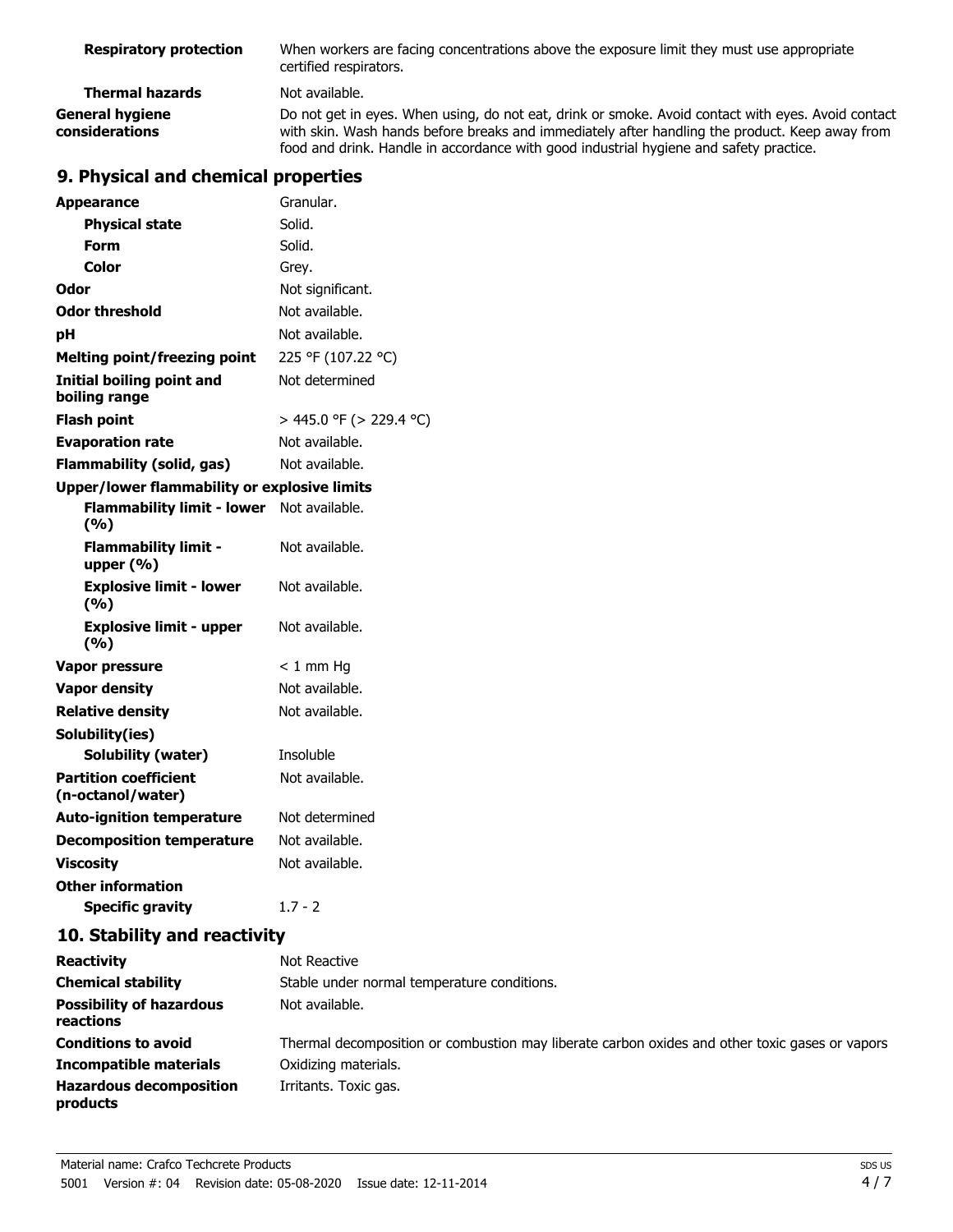## **11. Toxicological information**

## **Information on likely routes of exposure**

| <b>Inhalation</b>                                                                         | May cause irritation to the respiratory system.                              |                                                                                                                                                                                                  |  |
|-------------------------------------------------------------------------------------------|------------------------------------------------------------------------------|--------------------------------------------------------------------------------------------------------------------------------------------------------------------------------------------------|--|
| <b>Skin contact</b>                                                                       | Causes mild skin irritation.                                                 |                                                                                                                                                                                                  |  |
| Eye contact                                                                               | May be irritating to eyes.                                                   |                                                                                                                                                                                                  |  |
| <b>Ingestion</b>                                                                          | May cause discomfort if swallowed.                                           |                                                                                                                                                                                                  |  |
| <b>Symptoms related to the</b><br>physical, chemical and<br>toxicological characteristics | Not available.                                                               |                                                                                                                                                                                                  |  |
| <b>Information on toxicological effects</b>                                               |                                                                              |                                                                                                                                                                                                  |  |
| <b>Acute toxicity</b>                                                                     | Not classified.                                                              |                                                                                                                                                                                                  |  |
| <b>Components</b>                                                                         | <b>Species</b>                                                               | <b>Test Results</b>                                                                                                                                                                              |  |
| CALCIUM CARBONATE (CAS 471-34-1)                                                          |                                                                              |                                                                                                                                                                                                  |  |
| <u>Acute</u>                                                                              |                                                                              |                                                                                                                                                                                                  |  |
| Oral                                                                                      |                                                                              |                                                                                                                                                                                                  |  |
| LD50                                                                                      | Rat                                                                          | 6450 mg/kg                                                                                                                                                                                       |  |
|                                                                                           | * Estimates for product may be based on additional component data not shown. |                                                                                                                                                                                                  |  |
| <b>Skin corrosion/irritation</b>                                                          | Not classified.                                                              |                                                                                                                                                                                                  |  |
| Serious eye damage/eye<br>irritation                                                      | Not classified.                                                              |                                                                                                                                                                                                  |  |
| Respiratory or skin sensitization                                                         |                                                                              |                                                                                                                                                                                                  |  |
| <b>Respiratory sensitization</b>                                                          | Not available.                                                               |                                                                                                                                                                                                  |  |
| <b>Skin sensitization</b>                                                                 | Irritating to skin.                                                          |                                                                                                                                                                                                  |  |
| <b>Germ cell mutagenicity</b>                                                             | mutagenic or genotoxic.                                                      | No data available to indicate product or any components present at greater than 0.1% are                                                                                                         |  |
| Carcinogenicity                                                                           | normal routes of exposure are unavailable.                                   | This product is not considered to be a carcinogen by IARC, ACGIH, NTP, or OSHA. This product<br>contains crystalline silica. Silica is a known carcinogen; however in this encapsulated form the |  |
|                                                                                           | <b>IARC Monographs. Overall Evaluation of Carcinogenicity</b>                |                                                                                                                                                                                                  |  |
| NAPHTHENIC (CAS 64742-52-5)                                                               | DISTILLATES (PETROLEUM), HYDROTREATED HEAVY                                  | 3 Not classifiable as to carcinogenicity to humans.                                                                                                                                              |  |
| QUARTZ (CAS 14808-60-7)                                                                   |                                                                              | 1 Carcinogenic to humans.                                                                                                                                                                        |  |
|                                                                                           | OSHA Specifically Regulated Substances (29 CFR 1910.1001-1052)               |                                                                                                                                                                                                  |  |
| QUARTZ (CAS 14808-60-7)                                                                   | US. National Toxicology Program (NTP) Report on Carcinogens                  | Cancer                                                                                                                                                                                           |  |
| QUARTZ (CAS 14808-60-7)                                                                   |                                                                              | Known To Be Human Carcinogen.                                                                                                                                                                    |  |
| <b>Reproductive toxicity</b>                                                              | Contains no ingredient listed as toxic to reproduction                       |                                                                                                                                                                                                  |  |
| Specific target organ toxicity<br>- single exposure                                       | Not available.                                                               |                                                                                                                                                                                                  |  |
| <b>Specific target organ toxicity</b><br>- repeated exposure                              | Not available.                                                               |                                                                                                                                                                                                  |  |
| <b>Aspiration hazard</b>                                                                  | Not available.                                                               |                                                                                                                                                                                                  |  |
| <b>Chronic effects</b>                                                                    | and humans.                                                                  | Crystalline silica, as respirable dust particles, has caused pulmonary fibrosis in laboratory animals                                                                                            |  |
|                                                                                           |                                                                              |                                                                                                                                                                                                  |  |

## **12. Ecological information**

**Ecotoxicity** Not expected to be harmful to aquatic organisms.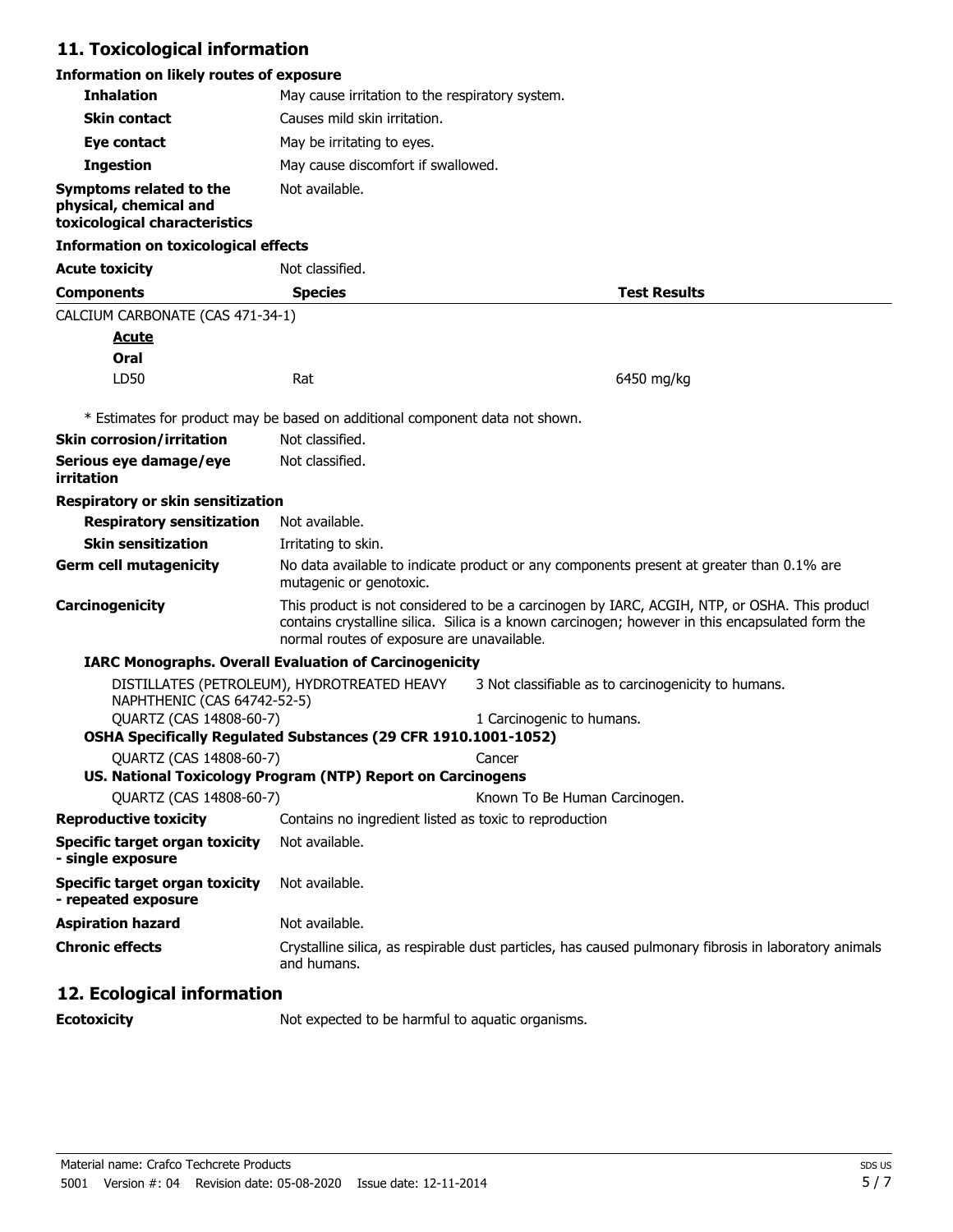| <b>Components</b>                |             | <b>Species</b>                                                              | <b>Test Results</b>                                              |
|----------------------------------|-------------|-----------------------------------------------------------------------------|------------------------------------------------------------------|
| CALCIUM CARBONATE (CAS 471-34-1) |             |                                                                             |                                                                  |
| Aquatic                          |             |                                                                             |                                                                  |
| Fish                             | <b>LC50</b> |                                                                             | Western mosquitofish (Gambusia affinis) $>$ 56000 mg/l, 96 hours |
|                                  |             | * Estimates for product may be based on additional component data not shown |                                                                  |

Estimates for product may be based on additional component data not shown.

| Persistence and degradability    | Not available. |
|----------------------------------|----------------|
| <b>Bioaccumulative potential</b> | Not available. |
| <b>Mobility in soil</b>          | Not available. |
| <b>Other adverse effects</b>     | Not available. |

### **13. Disposal considerations**

| <b>Disposal instructions</b>                    | Dispose of contents/container in accordance with local/regional/national/international regulations.<br>When this product as supplied is to be discarded as waste, it does not meet the definition of a<br>RCRA waste under 40 CFR 261. |
|-------------------------------------------------|----------------------------------------------------------------------------------------------------------------------------------------------------------------------------------------------------------------------------------------|
| Hazardous waste code                            | Not applicable.                                                                                                                                                                                                                        |
| <b>Waste from residues /</b><br>unused products | Dispose of in accordance with local regulations.                                                                                                                                                                                       |
| <b>Contaminated packaging</b>                   | Offer rinsed packaging material to local recycling facilities.                                                                                                                                                                         |

### **14. Transport information**

### **DOT**

Not regulated as dangerous goods.

## **IATA**

Not regulated as dangerous goods.

### **IMDG**

Not regulated as dangerous goods.

### **Transport in bulk according to** Not available. **Annex II of MARPOL 73/78 and the IBC Code**

### **15. Regulatory information**

**US federal regulations** CERCLA/SARA Hazardous Substances - Not applicable.

### **TSCA Section 12(b) Export Notification (40 CFR 707, Subpt. D)**

Not regulated.

### **CERCLA Hazardous Substance List (40 CFR 302.4)**

Not listed.

### **SARA 304 Emergency release notification**

Not regulated.

**OSHA Specifically Regulated Substances (29 CFR 1910.1001-1052)**

QUARTZ (CAS 14808-60-7) Cancer

lung effects immune system effects kidney effects

### **Superfund Amendments and Reauthorization Act of 1986 (SARA)**

### **SARA 302 Extremely hazardous substance**

Not listed.

**SARA 311/312** No **Hazardous chemical**

### **SARA 313 (TRI reporting)**

Not regulated.

### **Other federal regulations**

## **Clean Air Act (CAA) Section 112 Hazardous Air Pollutants (HAPs) List**

Not regulated.